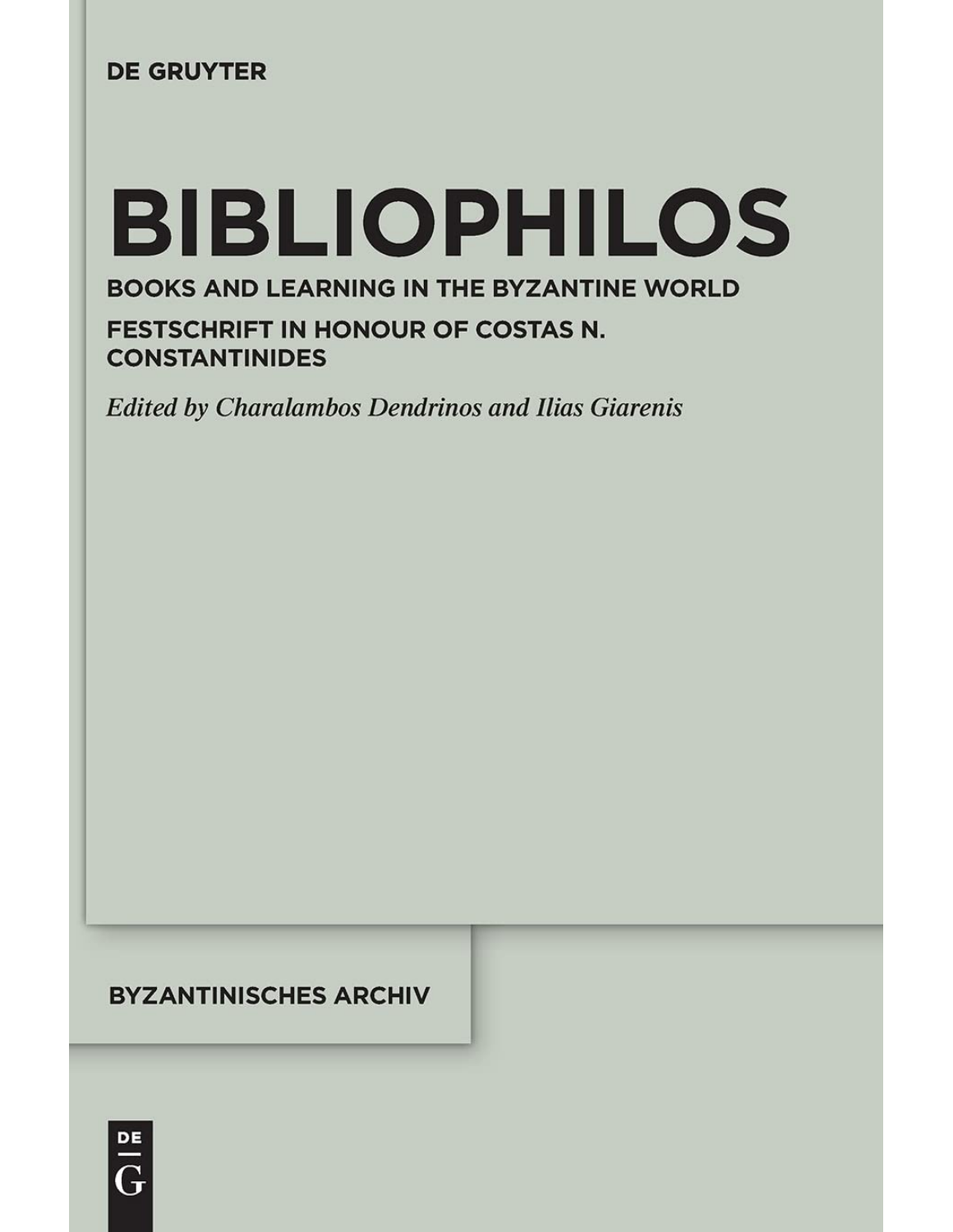**Bibliophilos**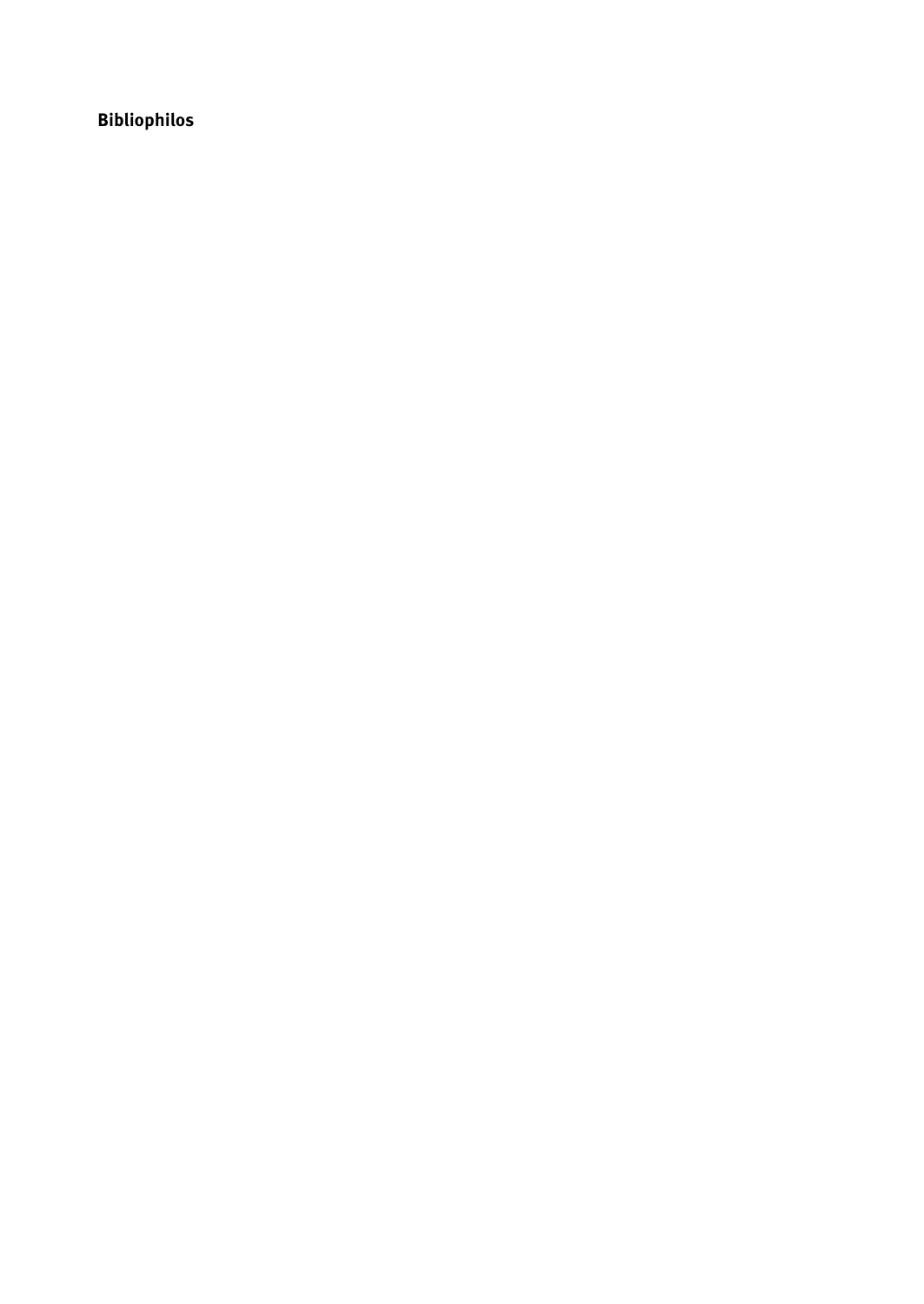### **Byzantinisches Archiv**

Begründet von Karl Krumbacher

Als Ergänzung zur Byzantinischen Zeitschrift herausgegeben von Albrecht Berger

## **Band 39**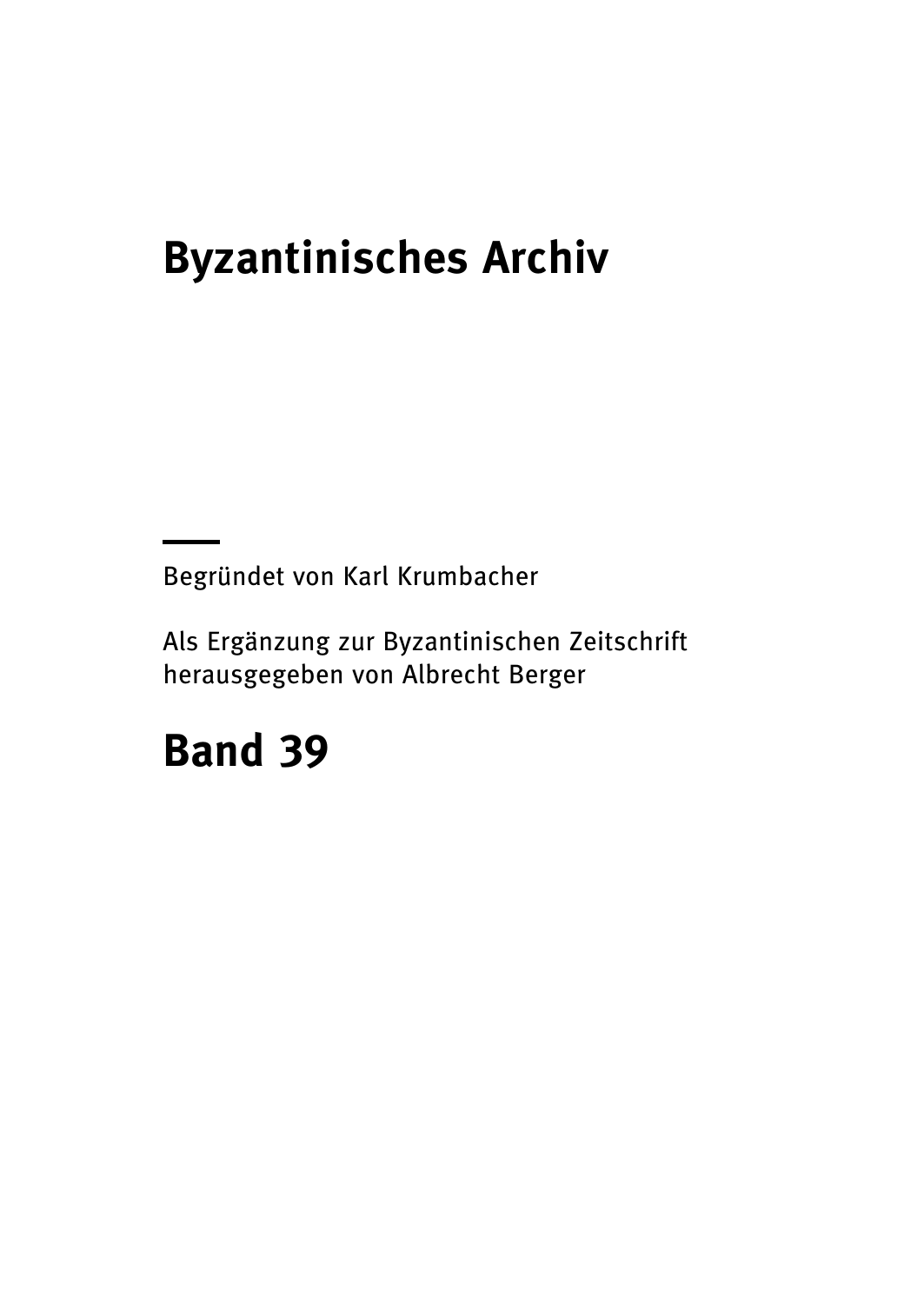## **Bibliophilos**

Books and Learning in the Byzantine World

Festschrift in Honour of Costas N. Constantinides

Edited by Charalambos Dendrinos and Ilias Giarenis

**DE GRUYTER**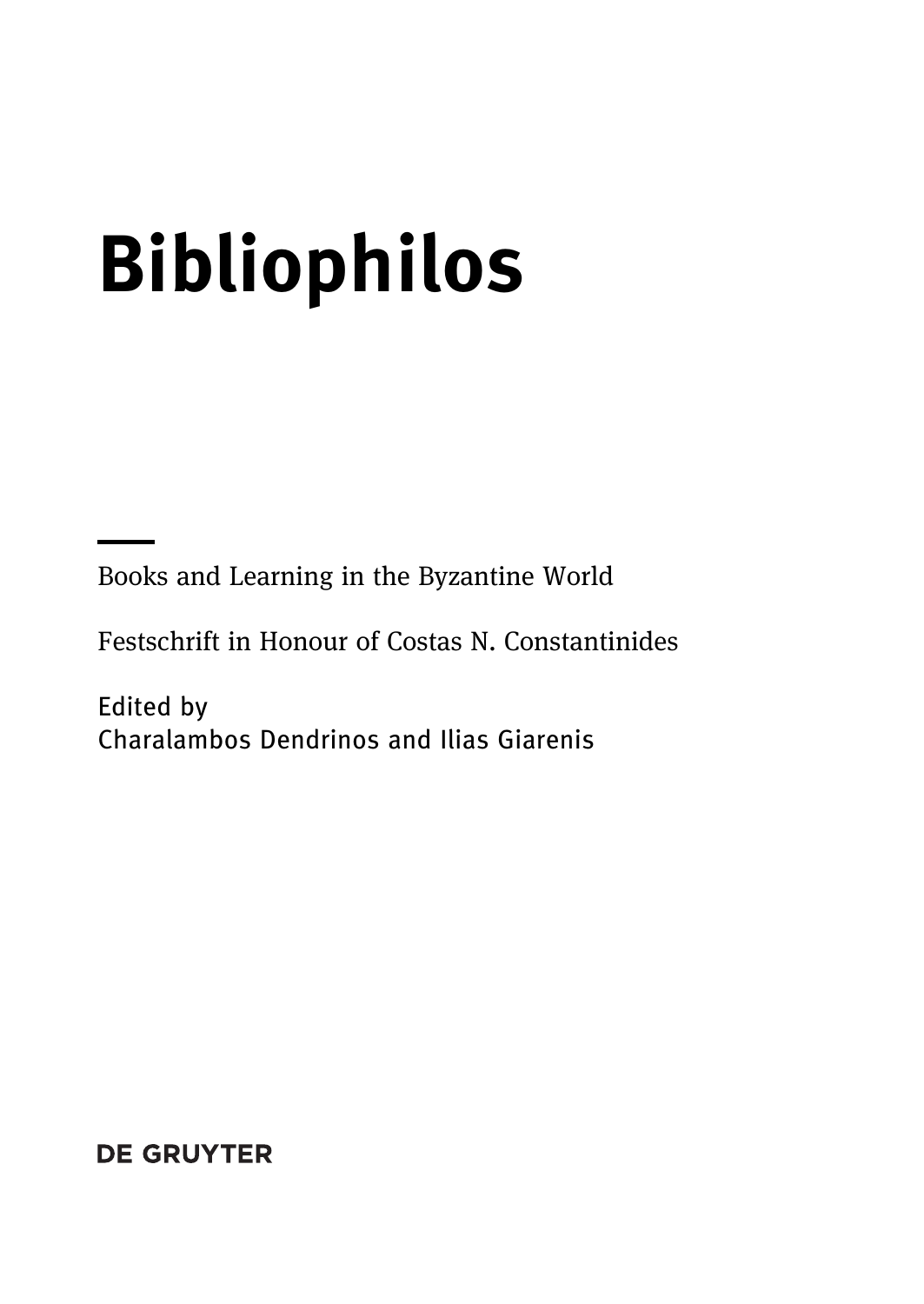ISBN 978-3-11-071709-9 e-ISBN (PDF) 978-3-11-071849-2 e-ISBN (EPUB) 978-3-11-071854-6 ISSN 1864-9785

**Library of Congress Control Number: 2020949152**

#### **Bibliograpic information published by the Deutsche Nationalbibliothek** The Deutsche Nationalbibliothek lists this publication in the Deutsche Nationalbibliographie; detailed bibliographic data are available on the Internet at [https://dnb.de.](https://dnb.de)

© 2021 Walter de Gruyter GmbH, Berlin/Boston Typesetting: Meta Systems Publishing & Printservices GmbH, Wustermark, Germany Printing: CPI books GmbH, Leck

www.degruyter.com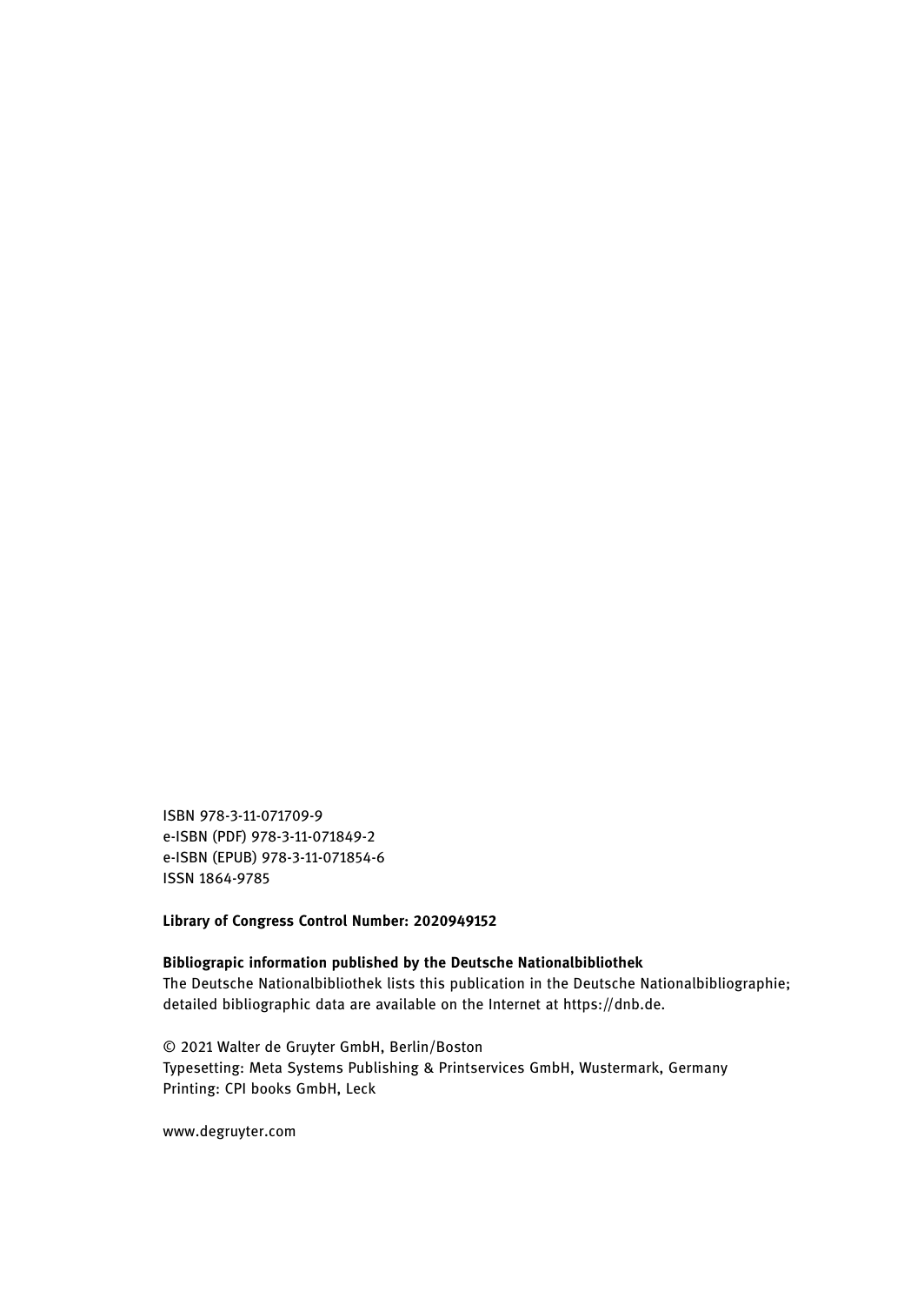### **Tabula Gratulatoria**

Eirini Afentoulidou–Leitgeb, Vienna Alexandros Alexakis, Ioannina Anne Alwis, Kent Eleni Angelomati–Tsougaraki, Corfu Christos Angelopoulos, Ioannina Dimiter Angelov, Cambridge, MA Ilias Antonopoulos, Corfu Theodora Antonopoulou, Athens Athanasios, Metropolitan of Limassol Antonios Athanasopoulos, Ioannina Panagiotis Athanasopoulos, Ioannina Andrea Babuin, Ioannina Charalambos Bakirtzis, Nicosia Christos Baloglou, Athens Barnabas, Metropolitan of Tremythous Roderick Beaton, London Albrecht Berger, Munich André Binggeli, Paris Clare Brown, London Leslie Brubaker, Birmingham Börje Bydén, Göteborg Christodoulos Chadjichristodoulou, Nicosia Jean–Claude Cheynet, Paris Charalampos Chotzakoglou, Nicosia Ioannis Chouliaras, Igoumenitsa Nikolaos Chrissis, Komotini Jean Christianidis, Athens Christophoros Iverites, Mt Athos Ilias Chrysostomides, Thessaloniki Chrysostomos II, Archbishop of Cyprus Kriton Chryssochoidis, Athens Stavroula Constantinou, Nicosia Carolina Cupane, Vienna Angeliki Delikari, Thessaloniki Μaria Dourou–Iliopoulou, Athens Ernst Gamillscheg, Vienna Christian Gastgeber, Vienna Eurydice Georganteli, Cambridge, MA George Georghallides, Nicosia Stavros Georgiou, Nicosia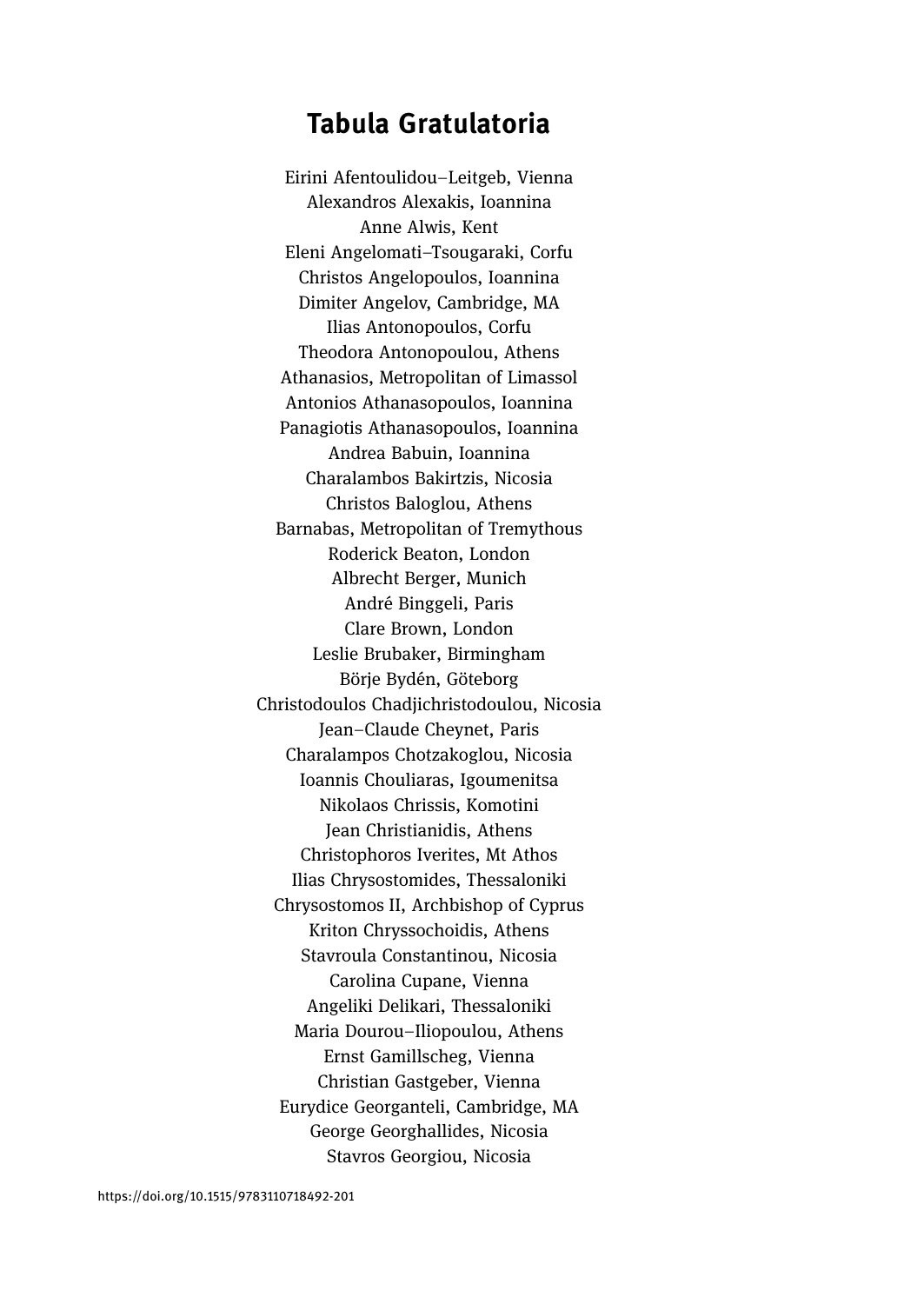Maria Gerolymatou, Athens Theodoros Giangou, Thessaloniki Antonia Giannouli, Nicosia Αndreas Gkoutzioukostas, Thessaloniki Archimandrite Basileios Gontikakis, Mt Athos Gregorios, Bishop of Mesaoria Michael Grünbart, Münster Vera Guruleva, St Petersburg Jonathan Harris, London Irene Harvalia-Crook, London Judith Herrin, London Elizabeth Jeffreys, Oxford Μichael Jeffreys, Oxford Christina Kakkoura, Nicosia Anthony Kaldellis, Ohio Chariton Karanasios, Athens Αpostolos Karpozilos, Ioannina Argyro Karamperidi, Athens Vasilios Katsaros, Thessaloniki Georgios Kechagioglou, Thessaloniki Eirini–Sophia Kiapidou, Patras Ewald Kislinger, Vienna Kostis Kokkinoftas, Nicosia Johannes Koder, Vienna Paschalis Kitromilides, Athens Athina Kolia–Dermitzaki, Athens Michael Kordosis, Ioannina Sofia Kotzabassi, Thessaloniki Chrysovalantis Kyriacou, Nicosia Dimitris Kyritsis, Rethymno Stylianos Lambakis, Athens Erich Lamberz, Munich Ιoannis Leontiades, Thessaloniki Leontios, Bishop of Chytri Μaria Leontsini, Athens Katerini Liampi, Ioannina Antony Littlewood, Ontario Marina Loukaki, Athens Peter Mackridge, Oxford Dimitra Makri, Vienna Ljubomir Maksimović, Belgrade Chryssa Maltezou, Athens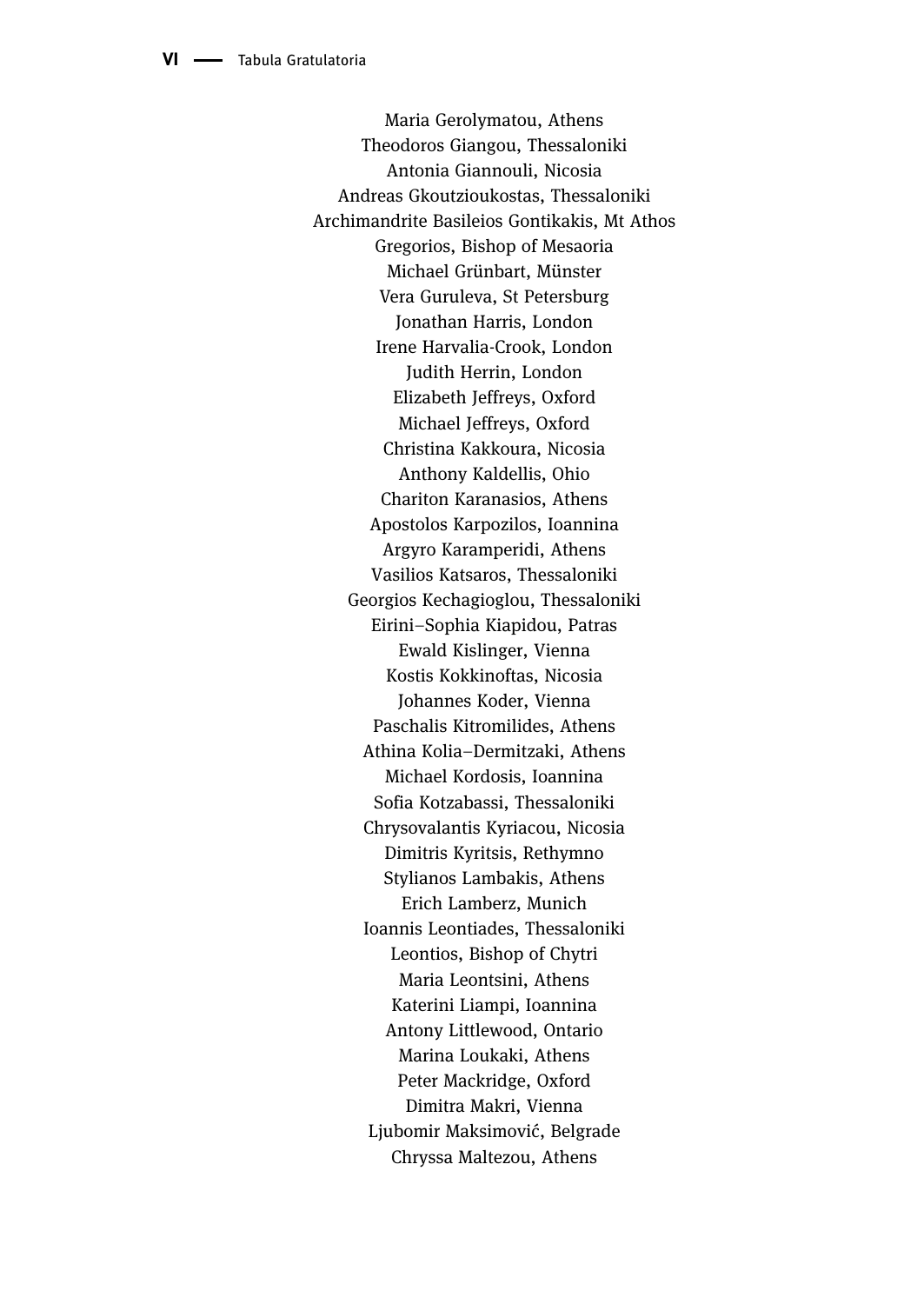Triantafyllitsa Maniati–Kokkini, Athens Demetrios Markakis, Ioannina Maria Mavroudi, California Zisis Melissakis, Athens Ekaterini Mitsiou, Vienna Brigitte Mondrain, Paris Nikolaos Moschonas, Athens Andreas Müller, Vienna Joseph A. Munitiz, SJ, London Nathanael, Abbot of Iveron Monastery, Mt Athos Neophytos, Metropolitan of Morphou Vasiliki Nerantzi–Varmazi, Thessaloniki Nikolaos, Bishop of Amathous Yorka Nikolaou, Athens Panagiotis Nikolopoulos, Athens Brendan Osswald, Tübingen Tassos Papacostas, London Athanasios Papageorgiou, Nicosia Stratis Papaioannou, Rethymno Katerina Papazacharia, Paphos Eleni Pappa, Berlin Symeon Paschalides, Thessaloniki Vasos Pasiourtides, Larnaca Stavros Photiou, Nicosia Marios Pilavakis, Thessaloniki Günter Prinzing, Mainz Theodosis Pylarinos, Corfu Claudia Rapp, Vienna Diether Roderich Reinsch, Berlin Eleni Rossidou–Koutsou, Nicosia Peter Schreiner, Cologne Werner Seibt, Vienna Αngeliki Skarveli–Nikolopoulou, Athens Dimitris Skrekas, Oxford Vlada Stanković, Belgrade Dionysios Stathakopoulos, Nicosia Christos Stavrakos, Ioannina Alkmini Stavridou–Zafraka, Thessaloniki Alice–Mary Talbot, Washington, D.C. Ιoannis Telelis, Athens Theologos Iverites, Mt Athos Raimondo Tocci, Komotini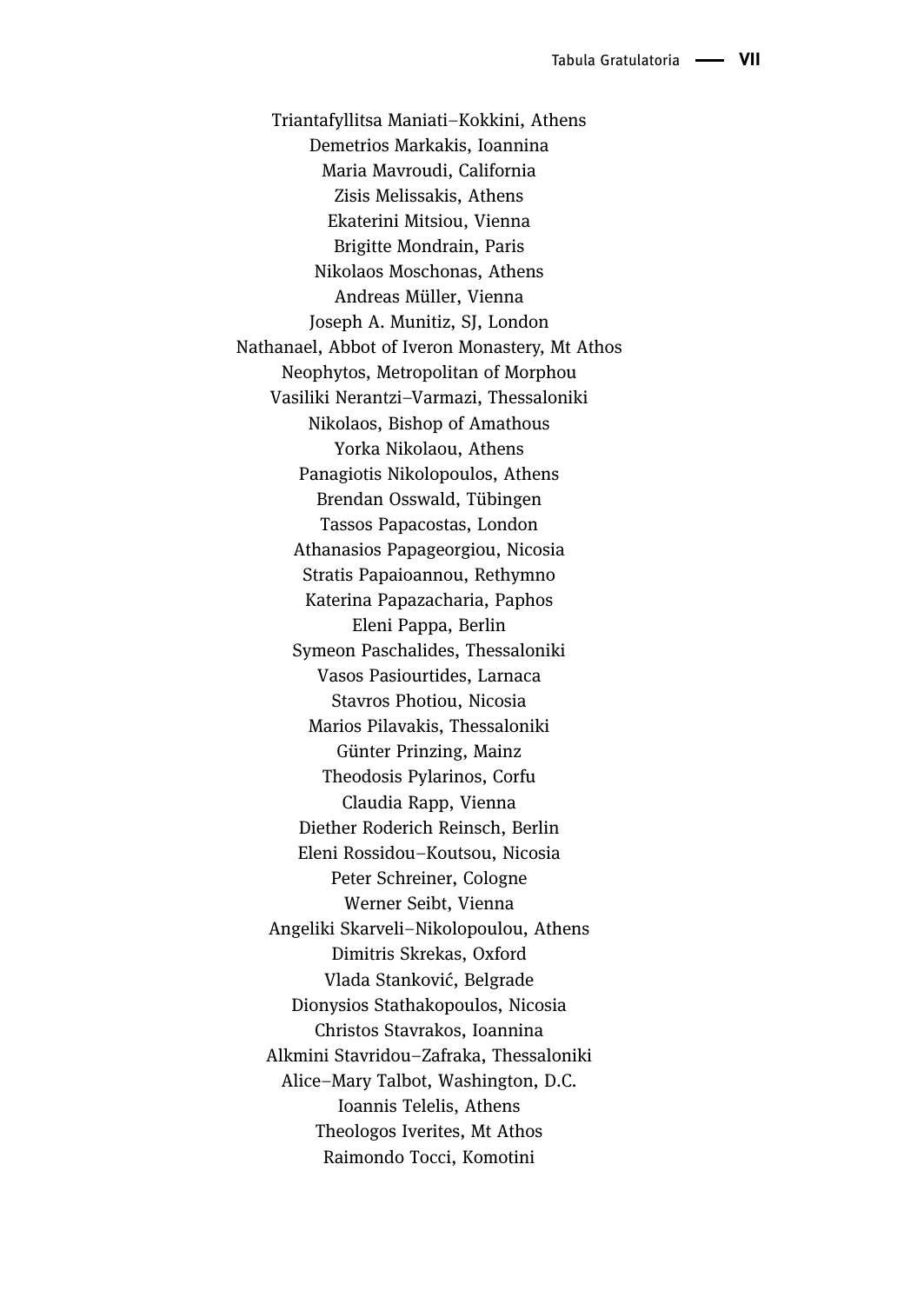Erich Trapp, Bonn Νiki Tsironi, Athens Dimitrios Tsougarakis, Corfu Maria Tziatzi–Papagianni, Komotini Vaios Vaiopoulos, Athens Maria Vasilaki, Volos Vasileios, Metropolitan of Constantia and Ammochostos Annemarie Weyl Carr, Dallas Warren Woodfin, New York Christopher Wright, Cambridge Georgia Xanthaki–Karamanou, Athens Jan Ziolkowski, Washington, D.C.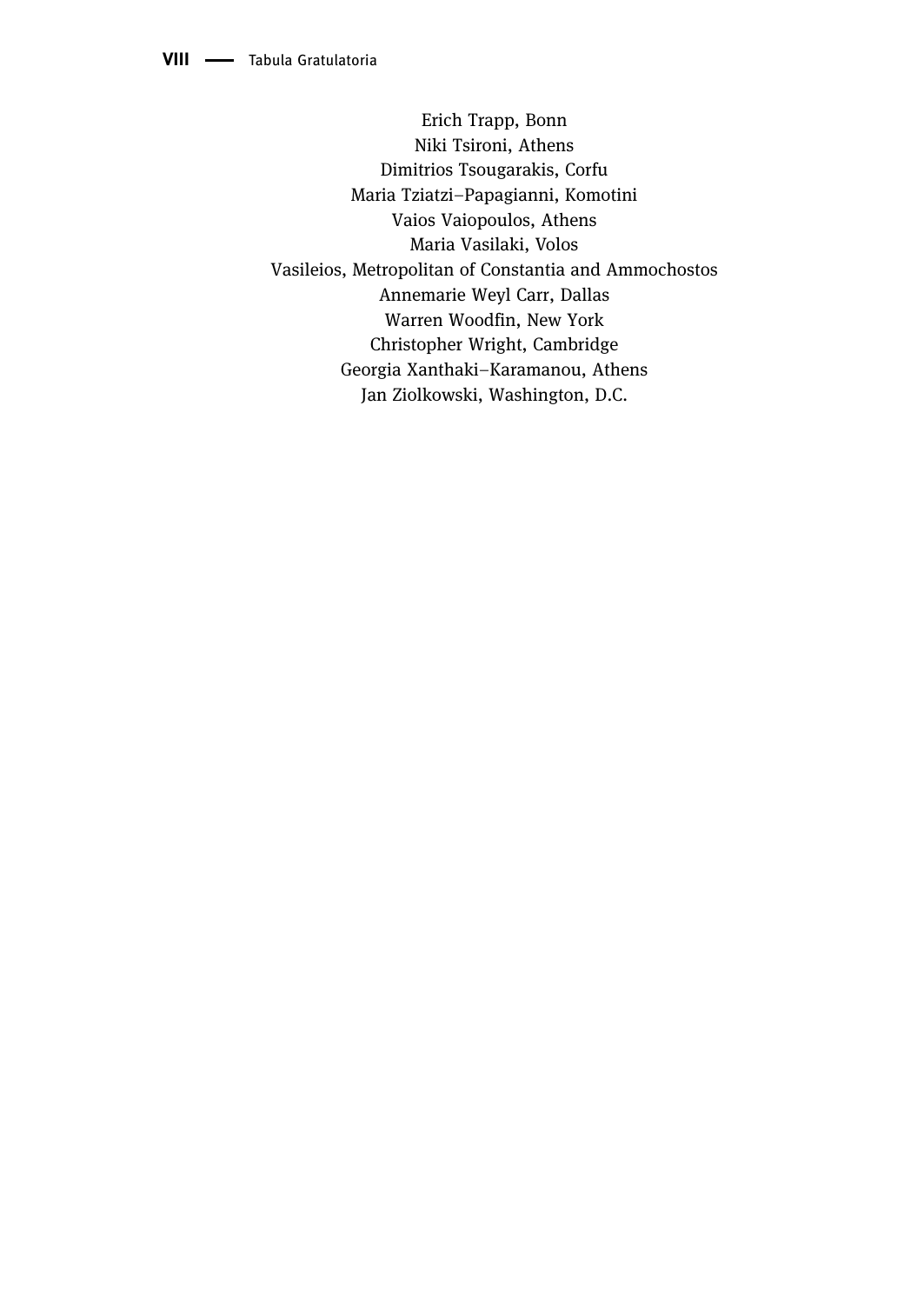### **Preface**

The present *Festschrift* in honour of the distinguished Byzantinist Costas N. Constantinides was initially conceived as a volume to celebrate his retirement from active academic duties at the University of Ioannina in 2016. For reasons beyond our control its publication was postponed and instead a Colloquium celebrating this happy event took place in the Central Library of the University of Ioannina on 26 October 2016, the papers of which were published in the volume *Λόγιοι και Λογιοσύνη στο Βυζάντιο. Συμπόσιο προς τιμήν του Καθηγητή Κώστα Ν. Κωνσταντινίδη* / *Scholars and Scholarship in Byzantium. Colloquium in Honour of Professor Costas N. Constantinides*, edited by P. G. Antonopoulos, I. A. Giarenis and D. C. Agoritsas (Thessaloniki: University Studio Press, 2019). A positive result of this delay was that several younger scholars, former students of Professor Constantinides, were able to enrich the *Bibliophilos* with their articles, representing the new generation of Byzantinists who benefitted from the scholarship and guidance of our honorand.

Born in an upper-middle-class family in Cyprus on 30 December 1949, Costas Constantinides received his early education in the Greek Gymnasium of Solea. The world he grew up was marked by the uprising of the Greek Cypriots against the British colonial rule of the island that resulted in the declaration of the Independent Republic of Cyprus (1960), which, however, inaugurated intercommunal troubles and a new bitter chapter in the history of the island. In 1969 he moved to Athens where he read History and Archaeology at the University of Athens, graduating with distinction in 1973.

A Greek State Scholarship, which he earned in 1975, enabled him to move to London to pursue doctoral studies at King's College, under the supervision of Donald M. Nicol and the mentorship of Robert Browning and Julian Chrysostomides. Over the next four years Costas Constantinides would devote himself wholly to an exploration of Byzantine scholarship and education, placing firm foundations for his future work. In parallel with his doctoral research he attended courses taught by eminent scholars, including Greek Papyrology by Sir Eric Turner, Greek Palaeography by Robert Browning, and Latin Palaeography by John Barron, as well as seminars on wider aspects of Byzantine culture such as the prosopography of the Palaeologan period by Donald M. Nicol, Byzantium and Venice by Julian Chrysostomides, Byzantium and the Italian Renaissance by Joseph Trapp, Iconoclasm and the Macedonian Renaissance by Judith Herrin, and Byzantine art and illuminated manuscripts by Hugo Buchthal. This learning experience and the vivacity of Byzantine studies in Britain, reflected in the numerous seminars, lectures, exhibitions and other events culminating in the Spring Symposium organized by the British Committee of Byzantine Studies every year, left an indelible mark on our young scholar, who would treasure his links with British academia and cherish his close friendships with British Byzantinists in the decades that followed. Later on he would reflect on the particular debts he owed to his three mentors: "From Donald Nicol I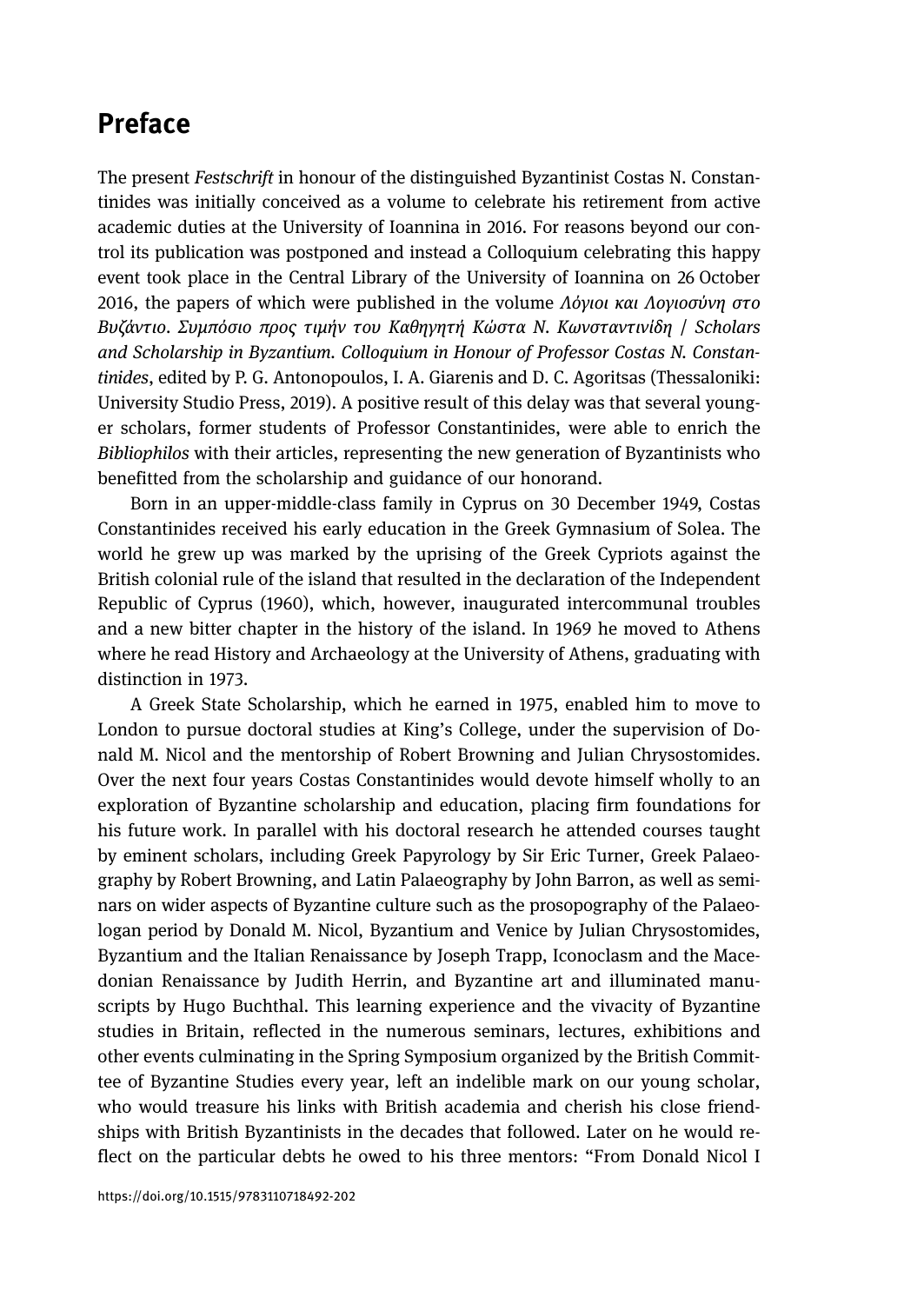learned that mastery of the sources in the original languages is a *sine qua non* for a serious and in-depth study of the past, from Robert Browning I inherited his meticulous attention to the detail without losing the whole, while Julian Chrysostomides showed me how scholarship and education, if pursued with honesty, humility and humanity, can improve society and enlighten one's inner world". These qualities and principles he would put into good practice throughout his long academic life and career. In 1979 Costas Constantinides was awarded his doctorate from the University of London for his thesis *Higher Education in Byzantium in the Thirteenth and early Fourteenth Centuries (1204–c. 1310)*, which still remains a classic in the field.

It was in Athens that he met a young Cypriot student of classics, Miss Soteroula née Demetriades, who was to become the constant, unfailing, and always discreet, source of love and support in his life. They married in London in 1975. Together with her own postgraduate studies in London, and later teaching and professorial duties and commitments, Soteroula Constantinides provided him with the stable and loving family environment that Costas needed in order to pursue his diverse and intense academic and research plans.

On their return to Cyprus in 1979 Costas worked as researcher at the Cyprus Research Centre in Nicosia, who subsequently published his revised thesis in its Series Texts and Studies of the History of Cyprus (1982). Meanwhile, a summer Fellowship at Dumbarton Oaks in Washington, D.C. (1981) inaugurated a series of short and longer visits in this distinguished Centre for Byzantine Studies (1988, 1990, 1996, 1999, and 2020), which enabled Costas to take full advantage of its incomparable library and unique scholarly environment, and advance and complete several books and other studies. These visits gave him also the opportunity to discuss with visiting fellows various subjects, not always strictly academic.

It was another meeting earlier on, however, during the XVI International Congress of Byzantine Studies in Vienna in 1981, which this time proved instrumental for Costas' university career. Impressed by his paper on "The scholars and their books in the early Palaeologan period", professors of the University of Ioannina encouraged him to apply for a post as Assistant to the chair of Byzantine Literature then advertised by the School of Philosophy in the same University. Costas followed their advice without delay. His application was successful and thus he secured the post (1982). This was soon followed by his appointment as Lecturer in Byzantine History at the Department of History (1983). For the next five years, together with his teaching, administrative and pastoral duties and activities, Costas would conduct his first and most important research project involving the study of dated Greek manuscripts related to Cyprus, funded by the Cyprus Research Centre and the Dumbarton Oaks Centre for Byzantine Studies, in collaboration with his former teacher, then newly retired, Robert Browning.

This project brought Costas closer to the world of the great libraries and collections of Greek manuscripts, first in Greece (the National Library of Greece, the collection of microfilms of Greek manuscripts in the Centre for History and Palaeogra-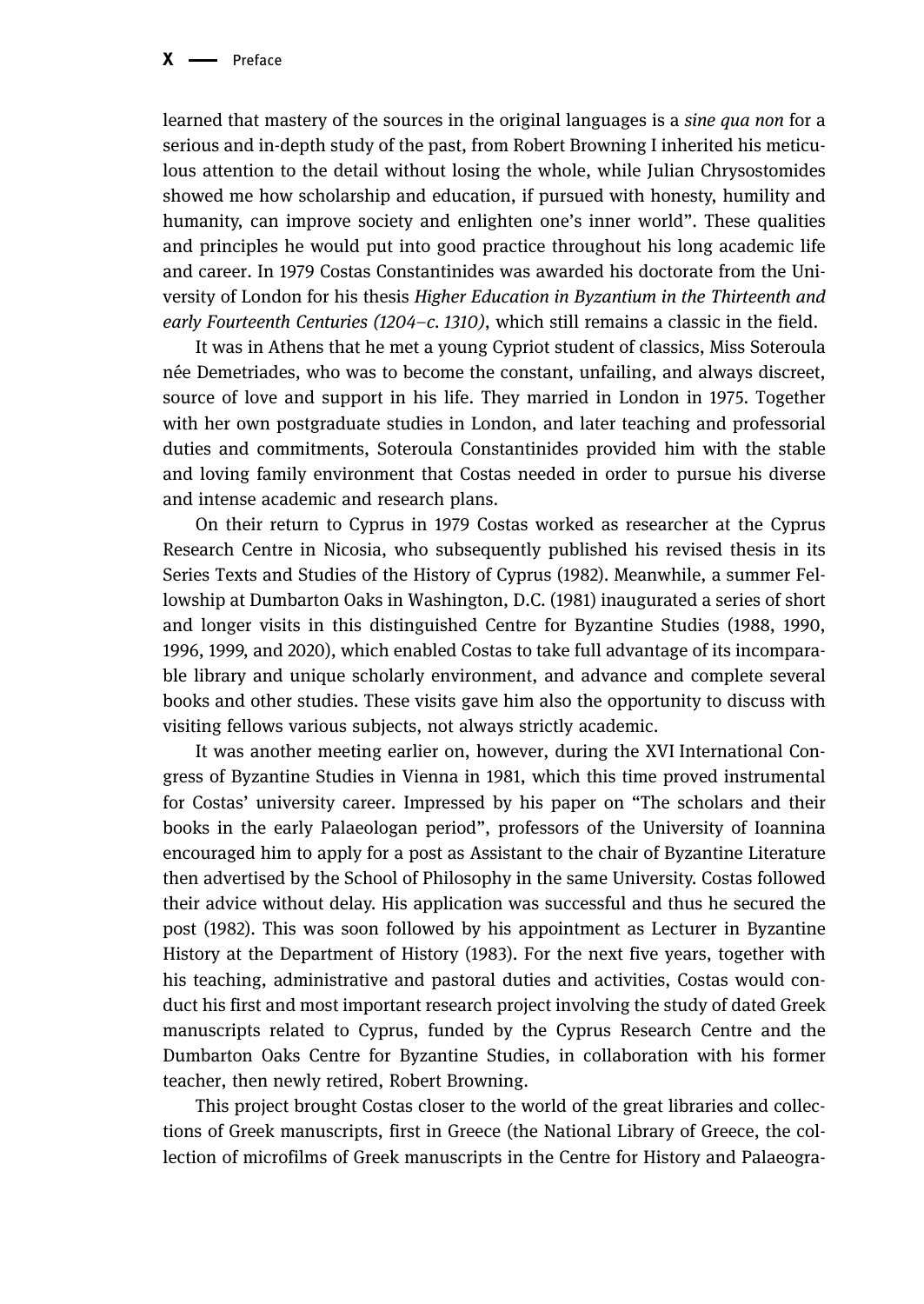phy of the Cultural Foundation of the National Bank of Greece, other libraries in Athens, and the monastic libraries and collections on Mount Athos) and Cyprus (the collections of the Holy Archdiocese of Cyprus, the Metropoleis of Kition, Paphos, Limassol, and other libraries); and then in other great collections in major European Libraries including the Biblioteca Apostolica Vaticana, Biblioteca Marciana and Bibliothèque nationale de France (the latter preserving more than 350 manuscripts from Cyprus acquired during the seventeenth and eighteenth centuries), the United Kingdom (The British Library, Bodleian Library, University of Edinburgh Library, National Library of Scotland, and Lambeth Palace Library), Germany (Nationalbibliothek in Berlin, Bayerische Staatsbibliothek in Munich, and the microfilm collection at the Max-Planck-Institut für europäische Rechtsgeschichte in Frankfurt), the Νationalbibliothek in Vienna, and a number of small and private collections in European countries. Costas fulfilled this Herculean task by studying over a thousand Greek manuscripts.

The monumental volume with a catalogue and study of a selection of 110 dated or datable manuscripts, co-authored with Robert Browning, was published jointly by the two host institutions under the title *Dated Greek Manuscripts from Cyprus to the Year 1570* a decade later (1993). By incorporating manuscripts originating or copied in Cyprus or by Cypriot scribes outside Cyprus, this work broke fresh methodological grounds in the cataloguing of manuscripts and substantially expanded our knowledge of the intellectual activity in mediaeval Cyprus.

Reflecting on this period of his life Costas recalled an incident that shows how the discovery of *minutiae* is sometimes so rewarding for a scholar: "In 1983 we were taking part in the Second International Conference on Greek Palaeography in Berlin. When we visited the Nationalbibliothek to study a Gospel Lectionary copied in Cyprus in 1193 we were told that the volume with many others was taken away in 1945 and its fate was unknown. After a long search and correspondence with various institutions we managed to localize the manuscript in Cracow and convinced the University Librarian to allow us to study and include the codex in the volume of the Dated Cypriot Manuscripts".

Costas' research as part of this project together with his many other research trips, mainly during Sabbatical leaves, to these and other libraries – including the Library of Congress in Washington, D.C., and The Warburg Institute, Institute of Classical Studies and Institute of Historical Research of the University of London – offered him the opportunity to unearth a wealth of material, which resulted in a host of papers and communications in national and international scholarly gatherings as well as books and articles in journals and collective volumes focusing on Greek palaeography and codicology, Byzantine education and scholarship, Byzantine hagiography, the history of mediaeval Cyprus and Epirus, the preservation and transmission of Greek literature in Byzantium and the West, and editions of unpublished Byzantine and post-Byzantine texts.

Among his other major contributions in the field of Greek manuscripts and editions of texts are the study of the manuscript tradition of the *Diegesis* of the miracu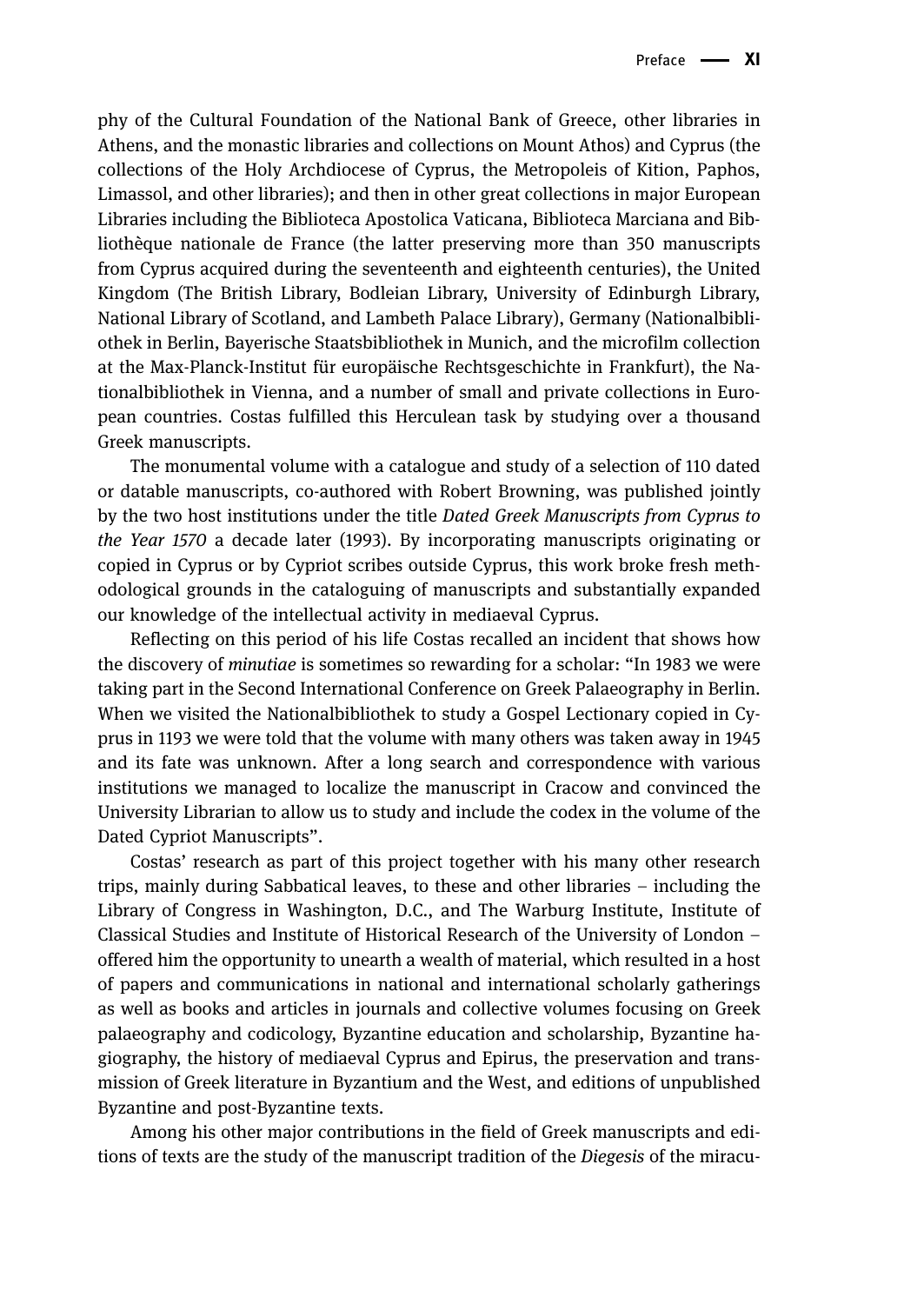lous icon of the Theotokos Eleousa of Kykkos (2002); the study of Epirotan manuscripts, which produced (with the help of fellow scholars) the deluxe exhibition catalogue of the Greek manuscripts of the city of Ioannina (2009); and the study and cataloguing of the Greek manuscript collection of the Holy Monastery of Iveron on Mount Athos – also aiming at training doctoral students in the painstaking cataloguing process –, which has now reached its completion with a catalogue of codices 101–200 soon to be published.

Above all Costas Constantinides has been a devoted teacher. Throughout his long academic career at the University of Ioannina he offered a wide range of courses and seminars covering all periods of Byzantine History, teaching and inspiring generations of undergraduate and postgraduate students, many of whom are now established University teachers and researchers around the world. He also proved an indefatigable organizer and administrator. Apart from the numerous local, national and international colloquia and conferences, and series of lectures he coorganized for the academic community and the wider public, several of which were held at the Byzantine Museum of Ioannina, Costas played a decisive administrative role as member of various Committees of the University of Ioannina from the very beginning of its life. It has been a great privilege to witness his efforts to establish it as one of the top Universities in Greece in the field of Byzantine studies with international appeal, attracting students and scholars from all over the world.

The University of Ioannina became Costas' home. His appointment as Senior Lecturer (1987), was followed by those of Reader (1991) and Professor in Byzantine History (1995), while a Professorship in Mediaeval Greek Literature awarded by the University of Cyprus (1992–1994) and a Visiting Professorship awarded by Royal Holloway, University of London (2003–2004), highlight once more his strong links with Cyprus and London. It is not coincidental that the University of London postgraduate working Seminar on Editing Byzantine texts has been preparing a new annotated edition with English translation of the Letters of George of Cyprus (later Ecumenical Patriarch Gregory II), for it was Costas who proposed this project on the basis of the importance of this source not only for our understanding of many aspects of Byzantine history, literature, scholarship, education, society and culture but also for its value as an example of what a student (in this case a Greek student from Cyprus) can achieve in his quest for learning, despite all challenges and difficulties in life.

After a long and distinguished career spanning more than three decades Costas Constantinides retired in 2016. In grateful recognition of his long and distinguished services as a scholar and teacher, the Department of History and Archaeology and the Dean of the School of Philosophy of the University of Ioannina awarded him the title of Emeritus Professor in Byzantine History in May 2017. Far from marking the *τέλος* of his *βίβλος* this introduced a *νέον κεφάλαιον*.

We are indeed delighted to offer the present volume to our Βιβλιόφιλος Professor Emeritus Costas N. Constantinides as an ἀντίδωρον for his major contribution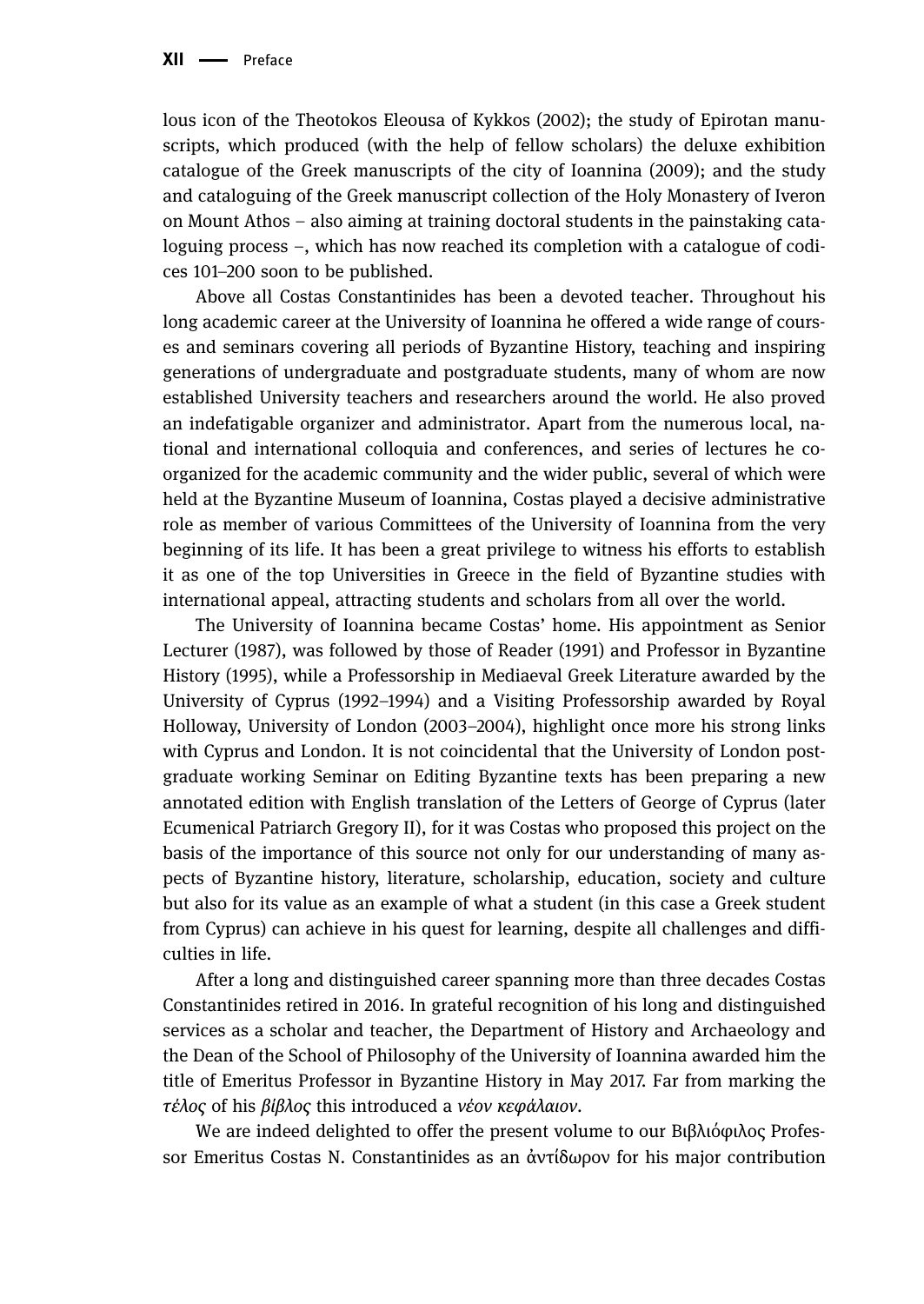to scholarship and the highest educational ideals. On behalf of the editorial committee we would like to express our profound thanks to the contributors for their articles and the anonymous reviewers who improved them with their suggestions, Dr Ilias Nesseris and Dr Demetrios Agoritsas also for their generous help in typesetting the volume and the latter for preparing the Indices, the Hellenic Institute of Royal Holloway, University of London and the Department of History of the Ionian University for their support, to Professor Albrecht Berger and De Gruyter who accepted *Bibliophilos* in the series Byzantinisches Archiv, and to Sabina Dabrowski, Anne Hiller and Mirko Vonderstein for their valuable help and support during the preparation for the printing of the volume. Last but not least we would like to express our grateful thanks to Professor Constantinides' former students and colleagues, many of whom appear in the Tabula Gratulatoria, for their moral support and encouragement.

The co-editors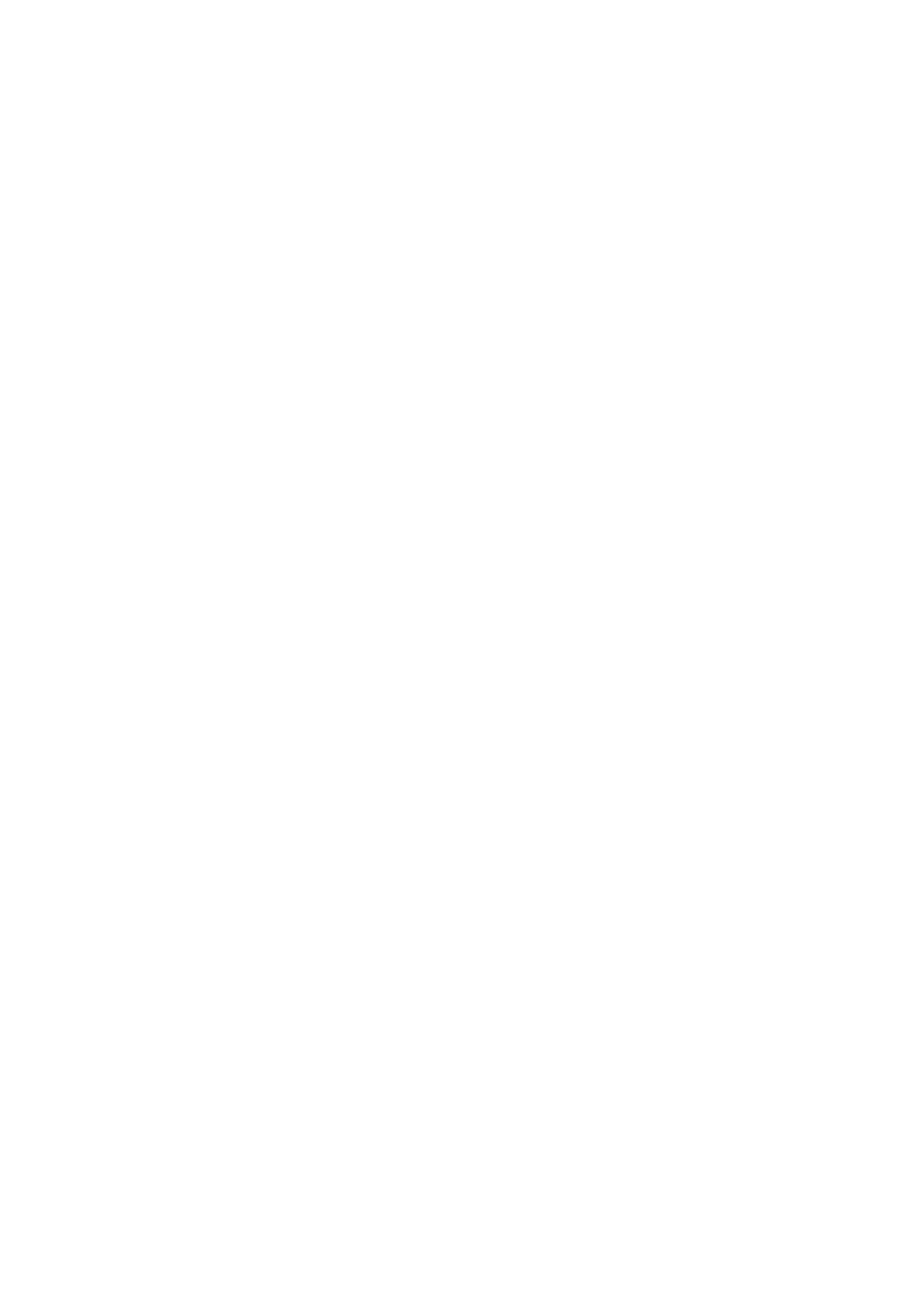### **Contents**

**Tabula Gratulatoria V**

**Preface IX**

**Abbreviations XIX**

Demetrios C. Agoritsas **A poem by Manuel, a baptised Jew: was he a student of Nikephoros Blemmydes?** — 1

Michael Angold **Niketas Choniates in exile 17**

Panagiotis Antonopoulos and Evangelos Chrysos **Το Ψαλτήριο στην εκπαίδευση του χριστιανικού κόσμου 35**

Daniele Bianconi and Anna Gioffreda **Tra le carte e i libri di un anonimo impiegato del catasto (Tessalonica, intorno all'anno 1300) 55**

Annaclara Cataldi Palau **Greek Manuscripts from Epirus and Southern Italy in the Library of the Monastery of St John the Theologian, Patmos 83**

Charalambos Dendrinos **Emperor Manuel II Palaeologus' unpublished Letter to his spiritual fathers David and Damianos 131**

Patricia Easterling **Reading Sophocles with Manuel Moschopoulos 191**

Ilias Giarenis **Behind the mask: a letter of Nikolaos Mesarites to Emperor Theodoros I Komnenos Laskaris 201**

Archim. Gregorios A. Ioannides **A new Manuscript of the scribe Ambrosios from the Monastery of Andrion: Larnaca,** *Metropolis of Kition* **18 223**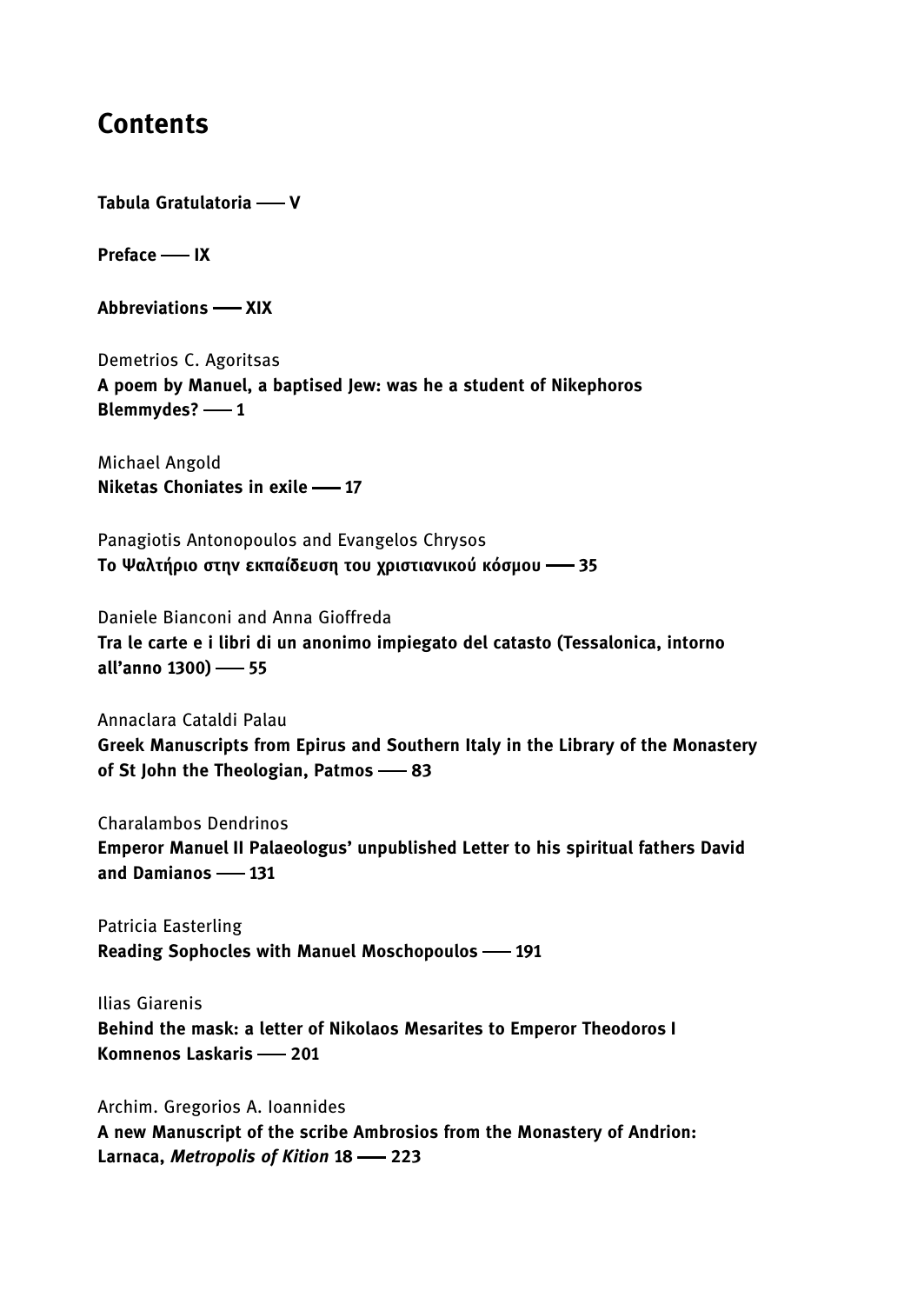**XVI** - Contents

Christos Kafasis

**From Tabriz to Trebizond and Constantinople: the introduction of Persian astronomy into the Byzantine World (ca. 1300–1350) 245**

Paul Magdalino **The** *Patria of Constantinople***: scholarship or literature? 259**

Ilias Nesseris **The scribal formula** *Διπλοῦν τὸν ἁπλοῦν* **273**

Fevronia Nousia **John Pothos Pediasimos' schedographical corpus 303**

Inmaculada Pérez Martín **Once more on the life and handwriting of the** *hypatos tōn philosophōn* **John Pothos Pediasimos 313**

Elias Petrou

**A game between a copyist and a binder of a manuscript: the case of cod.** *Vat. gr.* **897 331**

Andreas Rhoby *Sein Geist dürfte auf den Olymp geflogen sein, zum elysischen Gefilde!* **Zwei Grabgedichte (Ende 15. Jh.) des Andreas Arnes auf seinen Vater im Cod. Par. gr. 3048 - 341** 

Antonio Rigo and Michele Trizio **Eustratios of Nicaea: a hithertho unknown 'master of rhetors' in late eleventh century 359**

Eka Tchkoidze **Το βιβλίο ως δώρημα προς τα μοναστήρια. Συμβολή στη μελέτη της λογιοσύνης της Μονής Ιβήρων 369**

Demetrios D. Triantaphyllopoulos **Μεταξὺ Βασιλεύουσας, Φράγκων καὶ Γαληνοτάτης. Ἕνας Κωνσταντινουπολίτης ζωγράφος στὴν Κύπρο 381**

Alexandra Wassiliou–Seibt *Τοῖς ἀθετοῦσι τὴν δίκην τοῦ σεκρέτου* **… Die Restaurierung des Kaisergerichts in Konstantinopel durch Michael VIII. Palaiologos 403**